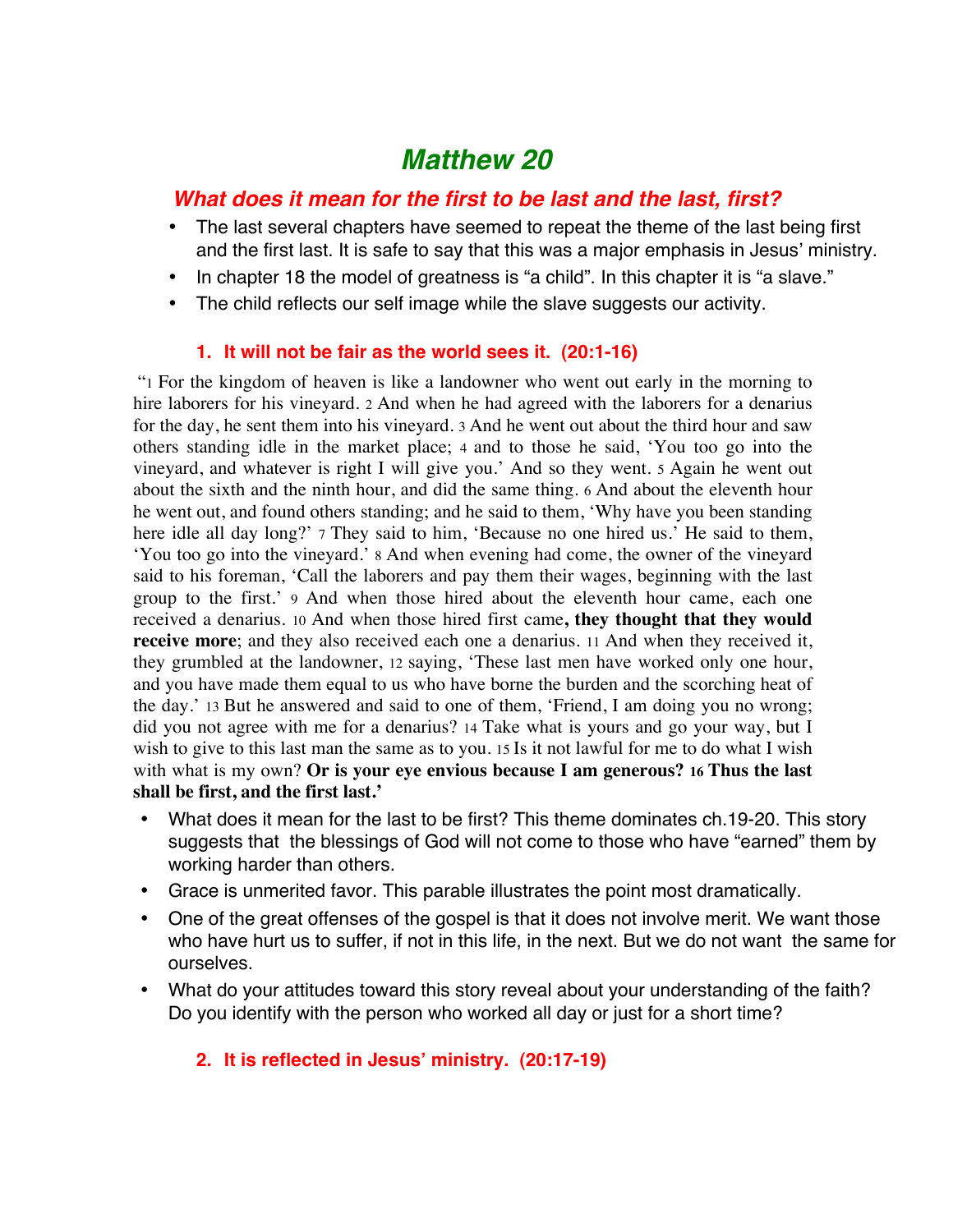17 And as Jesus was about to go up to Jerusalem, He took the twelve disciples aside by themselves, and on the way He said to them, 18 'Behold, we are going up to Jerusalem; and the Son of Man will be delivered to the chief priests and scribes, and they will condemn Him to death, 19 and will deliver Him to the Gentiles to mock and scourge and crucify Him, and on the third day He will be raised up.'

- Jesus' cross is the high point of his humiliation. It is the cross that we are asked to take up and bear.
- We are challenged to ask ourselves what it might mean to bear our cross?

## **3. It stands in stark contrast to our natural impulse. (20:20-28)**

20 Then the mother of the sons of Zebedee came to Him with her sons, bowing down, and making a request of Him. 21 And He said to her, 'What do you wish?' She said to Him, 'Command that in Your kingdom these two sons of mine may sit, one on Your right and one on Your left.' 22 But Jesus answered and said, 'You do not know what you are asking for. Are you able to drink the cup that I am about to drink?' They said to Him, 'We are able.' 23 He said to them, 'My cup you shall drink; but to sit on My right and on My left, this is not Mine to give, but it is for those for whom it has been prepared by My Father.' 24 And hearing this, the ten became indignant with the two brothers. 25 But Jesus called them to Himself, and said, 'You know that the rulers of the Gentiles lord it over them, and their great men exercise authority over them. 26 It is not so among you, but whoever wishes to become great among you shall be your servant, 27 and whoever wishes to be first among you shall be your slave; 28 just as the Son of Man did not come to be served, but to serve, and to give His life a ransom for many.'

- Luke 9:46-48 and Mark 9:33-37 make it clear that the disciples were arguing as to who was the greatest among them.
- Jesus' style stands in conscious contrast to that of the world where social power rules.
- The church is challenged to operate as an extension and expression of the Kingdom not the world. It too often does not.
- There is a tendency today to let pragmatic results govern the choice of leadership styles. We hear people say, "We will really come out ahead and be more successful when we put ourselves in the posture of a servant." Which such statements we are really suggesting that the bottom line is, "how do I best get ahead?" When "getting ahead" in this world is the bottom line, the way of Jesus may not always work best.

## **4. It is reflected in Jesus' sensitivity. (20:29-33)**

29 And as they were going out from Jericho, a great multitude followed Him. 30 And behold, two blind men sitting by the road, hearing that Jesus was passing by, cried out, saying, 'Lord, have mercy on us, Son of David!' 31 And the multitude sternly told them to be quiet; but they cried out all the more, saying, 'Lord, have mercy on us, Son of David!' 32 And Jesus stopped and called them, and said, 'What do you want Me to do for you?' 33 They said to Him, 'Lord, we want our eyes to be opened.' 34 And moved with compassion, Jesus touched their eyes; and immediately they regained their sight and followed Him."